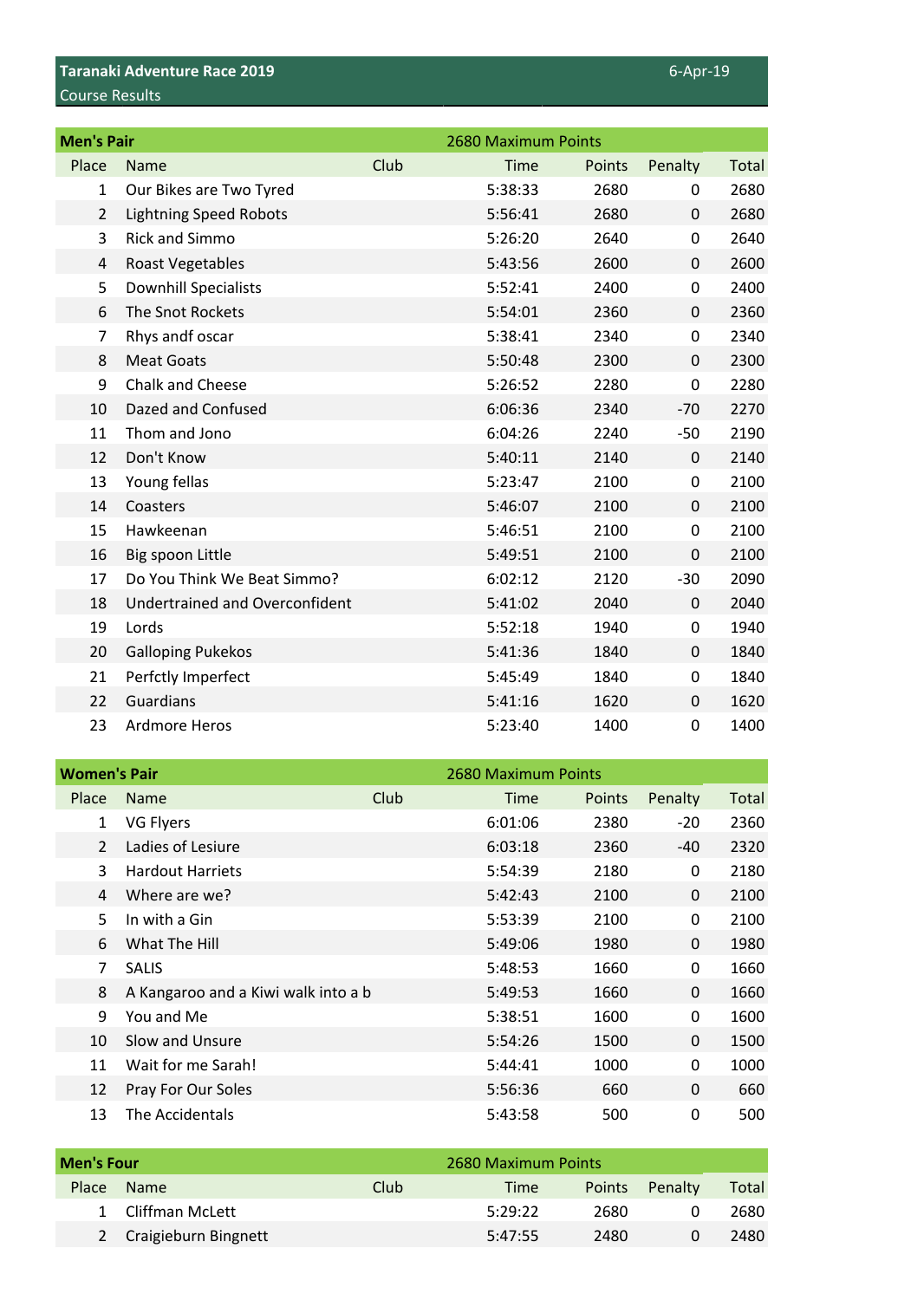| 3  | Taps Team                      | 5:45:15 | 2400 | 0 | 2400 |
|----|--------------------------------|---------|------|---|------|
|    | 4 Team Frisbae                 | 5:53:06 | 2340 | 0 | 2340 |
| 5. | Joke Dads 2.0                  | 5:46:08 | 2140 | 0 | 2140 |
| 6  | Moose Knuckles                 | 5:43:46 | 2100 | 0 | 2100 |
|    | Leaders Lads                   | 5:45:58 | 2100 | 0 | 2100 |
| 8  | Hey cuz, which way to point B? | 5:40:43 | 2040 | 0 | 2040 |
| 9  | <b>Crappers Crew</b>           | 5:33:40 | 2000 | 0 | 2000 |
| 10 | Blood, sweat and beers         | 5:49:39 | 2000 | 0 | 2000 |
| 11 | <b>Head Scratchers</b>         | 5:46:12 | 1940 | 0 | 1940 |
| 12 | <b>Alpine Rescue</b>           | 5:51:58 | 1940 | 0 | 1940 |
| 13 | Average Joes                   | 5:46:57 | 1840 | 0 | 1840 |
| 14 | Dads and Lads                  | 5:53:25 | 1840 | 0 | 1840 |
| 15 | And In Last Place              | 5:48:08 | 1600 | 0 | 1600 |

| <b>Mixed Pair</b> |                               |      | 2680 Maximum Points |        |                |       |
|-------------------|-------------------------------|------|---------------------|--------|----------------|-------|
| Place             | Name                          | Club | Time                | Points | Penalty        | Total |
|                   | Panda                         |      | 5:48:30             | 2680   | 0              | 2680  |
| 2                 | <b>Better Late Than Never</b> |      | 5:54:05             | 2620   | $\overline{0}$ | 2620  |
| 3                 | <b>Witness the Fitness</b>    |      | 5:41:03             | 2540   | $\mathbf 0$    | 2540  |
| 4                 | No Arguments                  |      | 5:56:41             | 2440   | $\mathbf{0}$   | 2440  |
| 5                 | <b>CK Adventure</b>           |      | 5:26:02             | 2420   | $\mathbf 0$    | 2420  |
| 6                 | Coco's Fan Club               |      | 5:55:17             | 2360   | $\mathbf{0}$   | 2360  |
| 7                 | <b>Dragon Hunters</b>         |      | 5:46:57             | 2240   | $\mathbf 0$    | 2240  |
| 8                 | Team Bee adventure            |      | 5:35:34             | 2180   | $\mathbf{0}$   | 2180  |
| 9                 | DragonDadalong                |      | 5:30:27             | 2100   | 0              | 2100  |
| 10                | The Hoffys                    |      | 5:54:58             | 2080   | $\mathbf{0}$   | 2080  |
| 11                | Avon Adventure                |      | 5:44:52             | 2040   | 0              | 2040  |
| 12                | Bond and Miss Moneypenny      |      | 5:35:30             | 1940   | $\mathbf{0}$   | 1940  |
| 13                | McKenzie                      |      | 5:56:26             | 1940   | $\mathbf 0$    | 1940  |
| 14                | The Slow and The Cross        |      | 5:46:47             | 1840   | $\mathbf{0}$   | 1840  |
| 15                | <b>H2O</b>                    |      | 5:46:36             | 1760   | 0              | 1760  |
| 16                | The Bruces                    |      | 5:39:47             | 1660   | $\mathbf 0$    | 1660  |
| 17                | <b>Gower Power</b>            |      | 5:50:39             | 1600   | 0              | 1600  |

| <b>Women's Four</b> |                             |      | 2680 Maximum Points |        |                |       |
|---------------------|-----------------------------|------|---------------------|--------|----------------|-------|
| Place               | Name                        | Club | Time                | Points | Penalty        | Total |
|                     | 42 Above                    |      | 5:45:53             | 2400   | $\mathbf 0$    | 2400  |
|                     | 2 Team Oakura               |      | 5:55:40             | 2160   | $\overline{0}$ | 2160  |
| 3                   | <b>Galloping Gumboots</b>   |      | 5:34:03             | 2100   | $\mathbf{0}$   | 2100  |
|                     | 4 Pudgy Mud Fugglers        |      | 5:47:52             | 2100   | $\overline{0}$ | 2100  |
| 5                   | Last Minute                 |      | 5:50:09             | 2040   | $\mathbf{0}$   | 2040  |
|                     | 6 WTF (Where's the finish?) |      | 5:53:08             | 2040   | $\overline{0}$ | 2040  |
|                     | Nakird in the Naki          |      | 5:56:30             | 2040   | 0              | 2040  |
|                     | 8 Girl Power                |      | 5:29:55             | 1940   | $\mathbf 0$    | 1940  |
| 9                   | OMU                         |      | 5:51:01             | 1940   | $\mathbf 0$    | 1940  |
| 10                  | LOST- our marbles           |      | 5:46:53             | 1660   | $\mathbf{0}$   | 1660  |
| 11                  | <b>NFF</b>                  |      | 5:54:21             | 1660   | $\mathbf{0}$   | 1660  |
| 12                  | <b>Team Tortoise</b>        |      | 5:56:59             | 1660   | $\mathbf 0$    | 1660  |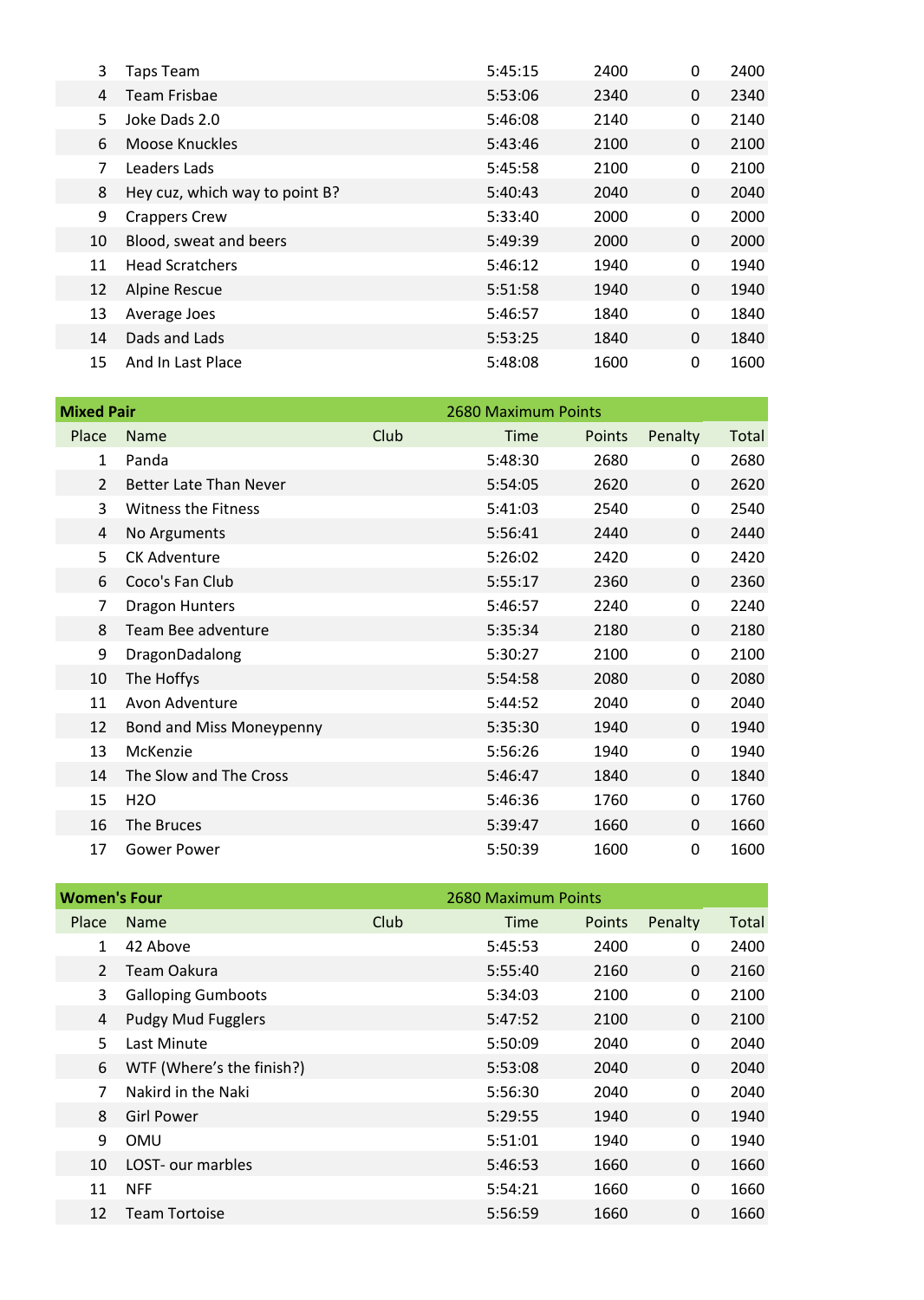| 13 | Lets Go Girls             | 5:46:18 | 1600 | 0     | 1600 |
|----|---------------------------|---------|------|-------|------|
| 14 | Mind your mind            | 5:38:05 | 1500 | 0     | 1500 |
| 15 | Trailblazers              | 5:49:09 | 1500 | 0     | 1500 |
| 16 | Naki Coddiwomps           | 5:55:35 | 1500 | 0     | 1500 |
| 17 | <b>Grape Expectations</b> | 5:53:11 | 1400 | 0     | 1400 |
| 18 | Full Tit                  | 6:00:09 | 1300 | $-10$ | 1290 |
| 19 | Welly Wobblers            | 5:53:32 | 660  | 0     | 660  |
| 20 | <b>Crazy Trekkers</b>     | 5:26:30 | 600  | 0     | 600  |
|    |                           |         |      |       |      |

| <b>Mixed Four</b> |                               |      | 2680 Maximum Points |        |             |       |  |  |
|-------------------|-------------------------------|------|---------------------|--------|-------------|-------|--|--|
| Place             | Name                          | Club | Time                | Points | Penalty     | Total |  |  |
| 1                 | Base Battler's                |      | 5:45:13             | 2680   | $\mathbf 0$ | 2680  |  |  |
| 2                 | Teambob                       |      | 5:58:06             | 2360   | 0           | 2360  |  |  |
| 3                 | Lost and Found                |      | 6:02:51             | 2260   | $-30$       | 2230  |  |  |
| 4                 | The young and the breathless  |      | 5:52:37             | 2220   | 0           | 2220  |  |  |
| 5                 | The running of the fools      |      | 5:22:34             | 2200   | $\mathbf 0$ | 2200  |  |  |
| 6                 | All Downhill from Here        |      | 5:37:28             | 2160   | 0           | 2160  |  |  |
| 7                 | It's all in the name          |      | 5:52:31             | 2140   | $\mathbf 0$ | 2140  |  |  |
| 8                 | From the 60's                 |      | 5:54:17             | 2140   | $\mathbf 0$ | 2140  |  |  |
| 9                 | FNC's                         |      | 5:12:07             | 2100   | $\mathbf 0$ | 2100  |  |  |
| 10                | Awesome Foursome              |      | 5:54:30             | 2100   | $\mathbf 0$ | 2100  |  |  |
| 11                | The Cunning Runts             |      | 5:52:33             | 2060   | $\mathbf 0$ | 2060  |  |  |
| 12                | <b>Fruity Pebbles</b>         |      | 5:33:48             | 2040   | $\mathbf 0$ | 2040  |  |  |
| 13                | The Grub Club                 |      | 5:44:23             | 2040   | $\mathbf 0$ | 2040  |  |  |
| 14                | Coffee anyone?                |      | 5:49:08             | 1840   | 0           | 1840  |  |  |
| 15                | Halfast                       |      | 5:55:04             | 1840   | $\mathbf 0$ | 1840  |  |  |
| 16                | Random Racers                 |      | 5:40:55             | 1760   | $\mathbf 0$ | 1760  |  |  |
| 17                | Overexcited and Underprepared |      | 5:46:11             | 1760   | $\mathbf 0$ | 1760  |  |  |
| 18                | <b>MADD</b>                   |      | 5:42:16             | 1600   | $\mathbf 0$ | 1600  |  |  |
| 19                | We're full of fit             |      | 5:46:18             | 1600   | $\mathbf 0$ | 1600  |  |  |
| 20                | <b>Always Complaining</b>     |      | 5:49:00             | 1600   | 0           | 1600  |  |  |
| 21                | Kaellaedan                    |      | 6:00:06             | 1500   | $-10$       | 1490  |  |  |
| 22                | <b>Rainbow Unicorns</b>       |      | 6:00:19             | 1400   | $-10$       | 1390  |  |  |
| 23                | Coasters                      |      | 6:00:43             | 1400   | $-10$       | 1390  |  |  |

|             | <b>Senior Boys</b>          |      | 2680 Maximum Points |        |              |       |
|-------------|-----------------------------|------|---------------------|--------|--------------|-------|
| Place       | Name                        | Club | Time                | Points | Penalty      | Total |
|             | <b>FDMC Black Toenails</b>  |      | 5:49:30             | 2500   | $\mathbf 0$  | 2500  |
| $2^{\circ}$ | Oh No                       |      | 5:57:00             | 2440   | $\mathbf 0$  | 2440  |
| 3           | <b>Natural Selection</b>    |      | 5:52:24             | 2340   | $\mathbf{0}$ | 2340  |
| 4           | <b>NPBHS LOST</b>           |      | 5:26:07             | 2200   | $\mathbf 0$  | 2200  |
|             | 5 Yeah Na We're Lost        |      | 6:08:13             | 2240   | $-90$        | 2150  |
| 6           | <b>FDMC Huge Units</b>      |      | 5:52:02             | 2040   | $\mathbf 0$  | 2040  |
|             | Sushi Rollers               |      | 5:52:09             | 2040   | $\mathbf{0}$ | 2040  |
| 8           | Weapons of mass destruction |      | 5:38:07             | 2000   | 0            | 2000  |
|             | 9 J.O.C.S                   |      | 4:56:38             | 1940   | $\mathbf 0$  | 1940  |
| 10          | <b>Still Running</b>        |      | 5:52:27             | 1740   | 0            | 1740  |
| 11          | Oakura Gang Gang            |      | 5:37:44             | 1500   | $\mathbf 0$  | 1500  |